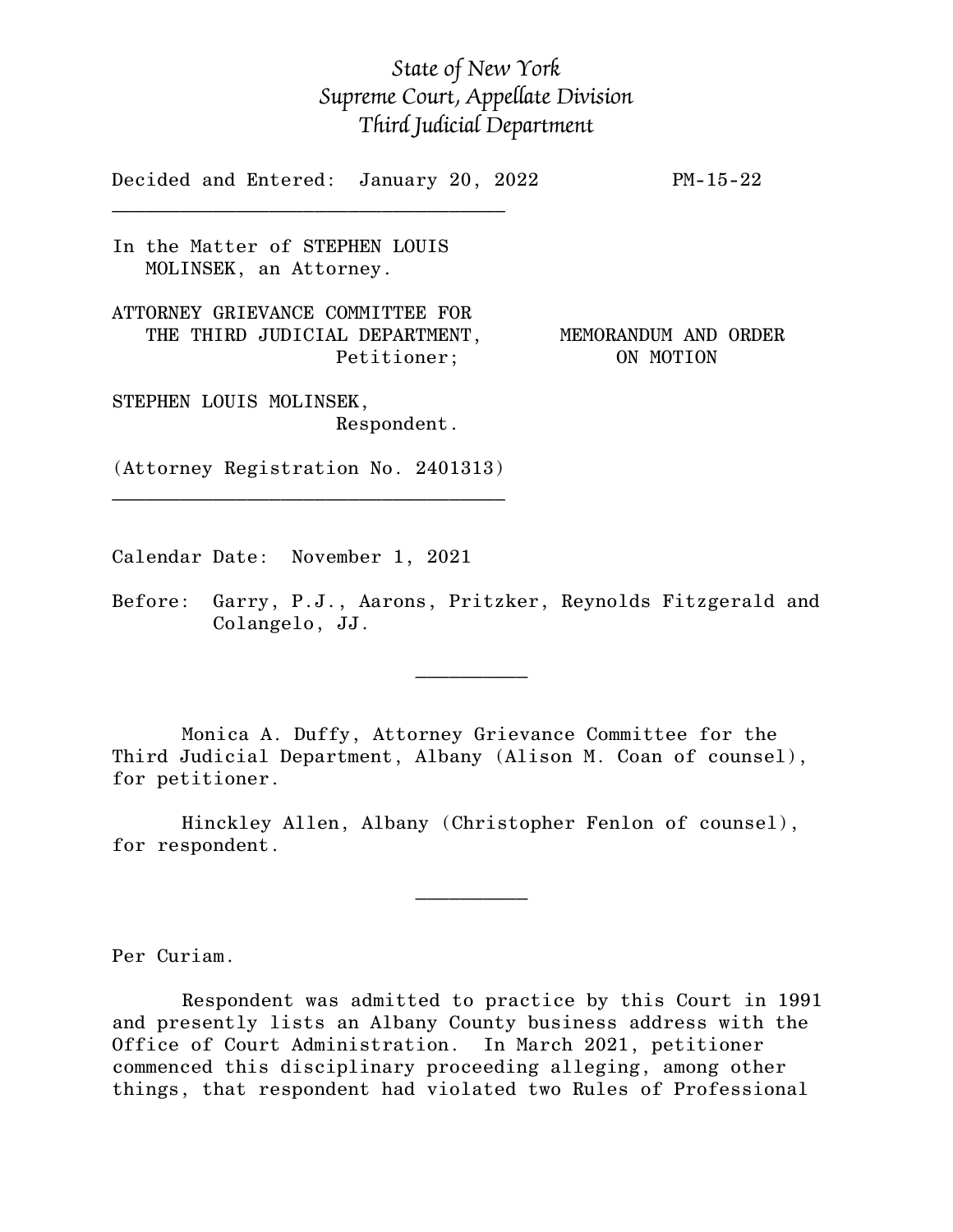Conduct by engaging in conduct that adversely reflects on respondent's fitness as an attorney as the result of him entering into a sexual relationship with a domestic relations client during the course of his representation of said client. Following joinder of issue, the parties now move for this Court to resolve the petition and impose discipline upon respondent by consent by imposing a suspension from the practice of law of no more than six months in duration.

As required by Rules for Attorney Disciplinary Matters (22 NYCRR)  $§$  1240.8 (a) (5) (i) (A), the parties have submitted a stipulation of facts. Consequently, it is undisputed that respondent's actions violated Rules of Professional Conduct (22 NYCRR  $1200.0$  rules  $1.8$  (j)  $(1)$  (iii) and  $8.4$  (h). Respondent has also submitted an affidavit in which he has conditionally admitted the relevant facts and acknowledges that the admitted facts establish that he engaged in the stipulated professional misconduct. Further, respondent consents to the agreed-upon discipline of a suspension from the practice of law of no more than six months, which consent is given freely and voluntarily without coercion or duress. Lastly, respondent attests that he is fully aware of the consequences of consenting to such discipline.

As is required by Rules for Attorney Disciplinary Matters  $(22 NYCRR)$  § 1240.8 (a) (5) (i) (C), the parties also set forth in the joint affirmation the applicable factors to be considered with respect to aggravation and mitigation. In regard to aggravating factors, the affirmation notes, among other things, the emotional vulnerability of the client (see Matter of Shmulsky, 186 AD3d 1878, 1879 [2020]), respondent's substantial experience in the practice of law, his selfish motive in proceeding with the relationship while still representing the client and his demonstrated knowledge of the prohibition of such conduct at the time the relationship commenced (see ABA Standards for Imposing Lawyer Sanctions standard 9.22 [b], [h], [i]). As for mitigating factors, respondent, among other things, expresses his remorse for his misconduct and poor judgment, the absence of any previous disciplinary history and his full cooperation with petitioner's investigation.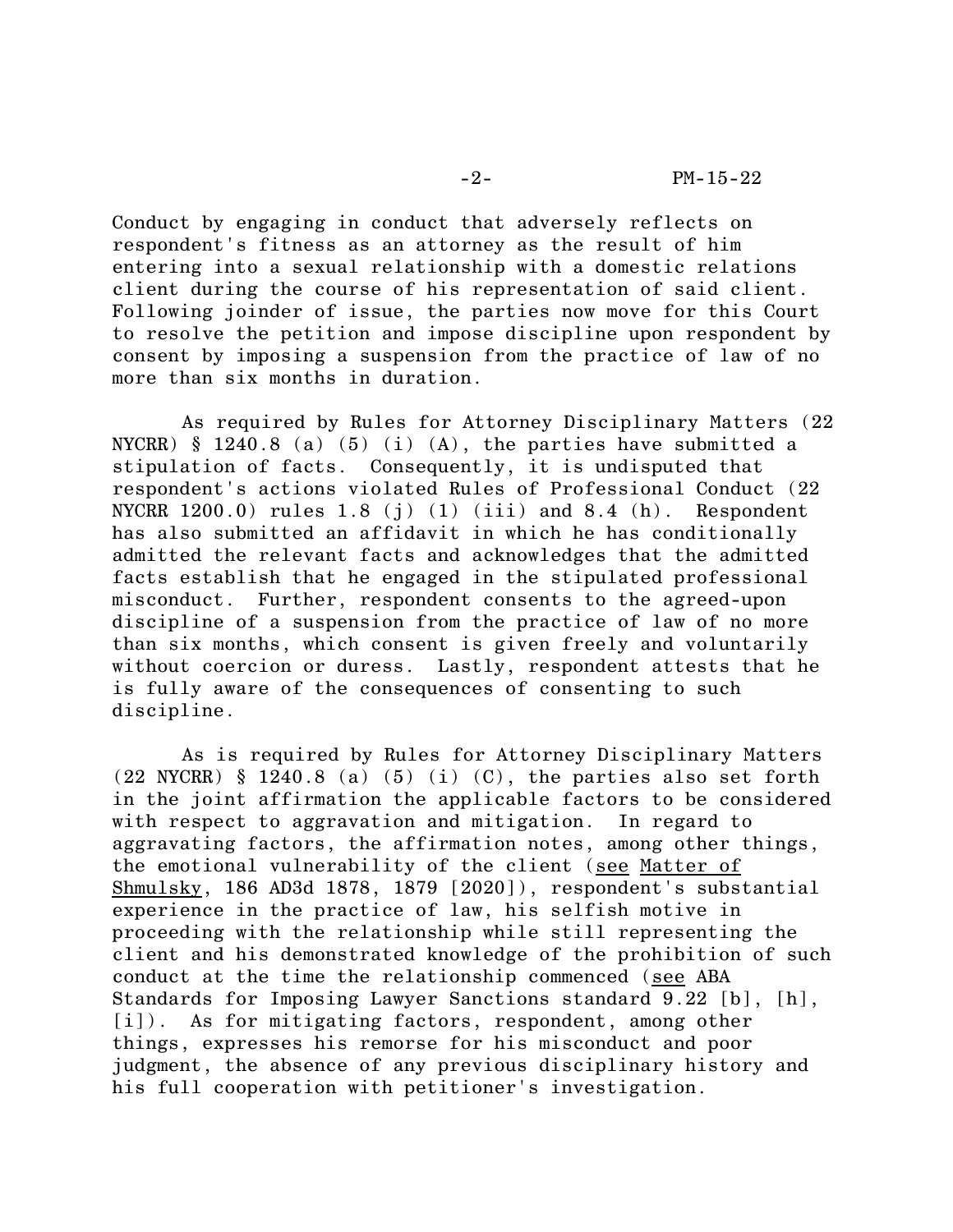Respondent has also provided several character letters in support from various colleagues and clients

Having considered the parties' joint affirmation, the parties' stipulation of facts, respondent's conditional admissions, the parties' summation of aggravating and relevant mitigating circumstances and the recitation of the parties' agreed-upon disciplinary sanction, we grant the joint motion. Moreover, upon review of the stipulated misconduct and relevant circumstances, we find that, while the charges of professional misconduct are serious, the maximum recommended sanction is appropriate under the circumstances and is not inconsistent with prior precedent (see e.g. Matter of Andrews, AD3d 2021 NY Slip Op 07064, \*2 [2021]; Matter of Shmulsky, 186 AD3d at 1880; Matter of Scudieri, 174 AD3d 168, 173 [2019]; Matter of Aber, 283 AD2d 767, 768 [2001]). Accordingly, we hold that, in order to protect the public, maintain the honor and integrity of the profession and deter others from committing similar misconduct, respondent is suspended from the practice of law for a six-month period, effective 30 days from the date of this decision.

Garry, P.J., Aarons, Pritzker, Reynolds Fitzgerald and Colangelo, JJ., concur.

ORDERED that the joint motion by the parties is granted; and it is further

ORDERED that respondent is suspended from the practice of law for a period of six months, effective February 19, 2022, and until further order of this Court (see generally Rules for Attorney Disciplinary Matters [22 NYCRR] § 1240.16); and it is further

ORDERED that, for the period of the suspension, respondent is commanded to desist and refrain from the practice of law in any form in the State of New York, either as principal or as agent, clerk or employee of another; and respondent is hereby